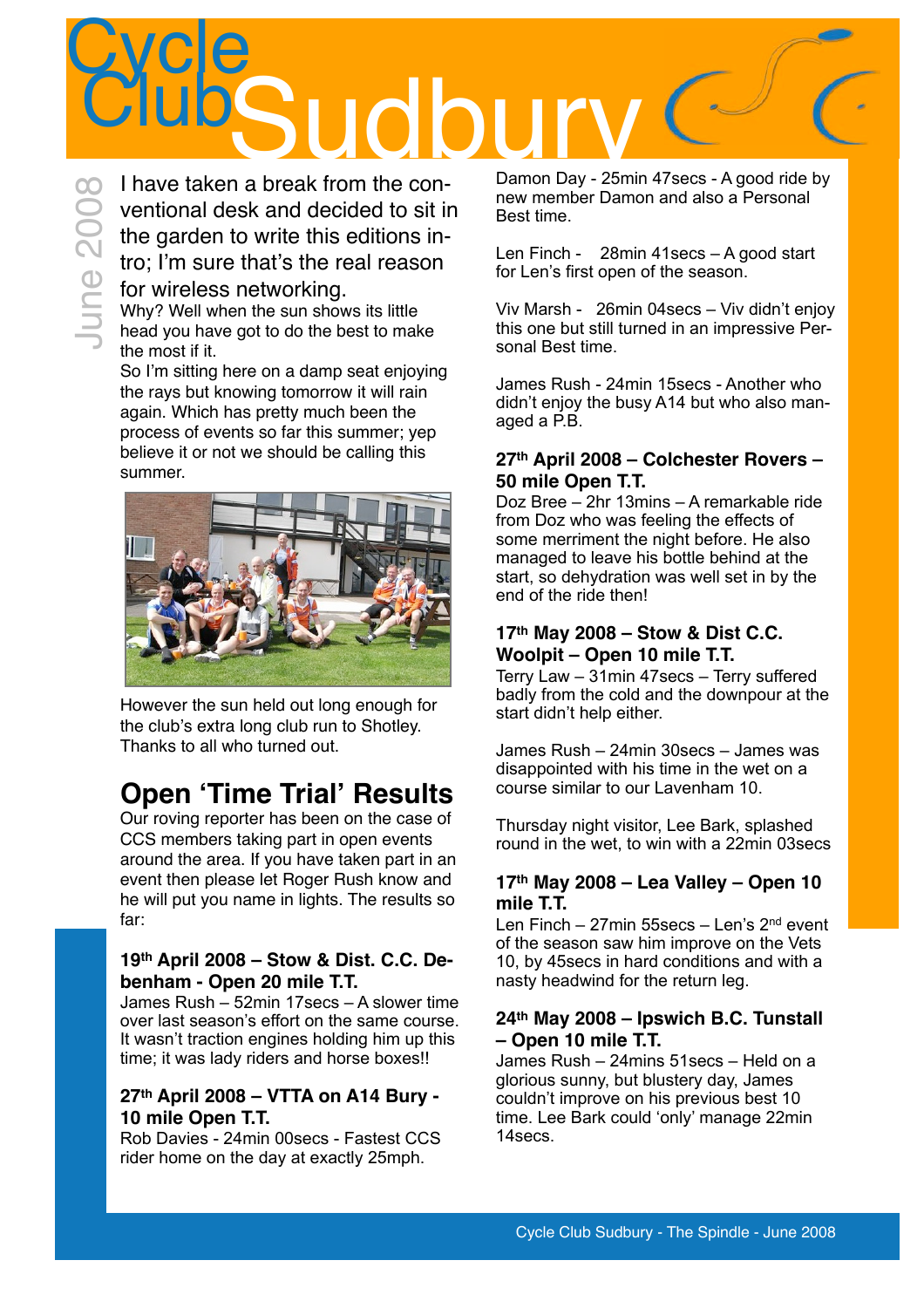## **Cycle** ClubSudbury 2008 - Inswich B.C. Tunstall Bildeston Circula

#### **25th May 2008 – Ipswich B.C. Tunstall – Open 25 mile T.T.**

James Rush - 1hr 04mins 34secs – In complete contrast to the day before, this was held in monsoon conditions around Tunstall/ Rendlesham forest. James pedaled/paddled in with a respectable time considering the weather. Thursday evening regulars Adrian Pettitt and Lee Bark, posted 1hr 04mins 49secs and 57mins 53secs.

#### **25th May 2008 – Newmarket – Open 25 mile T.T.**

Rob Davies – 1hr 00min 52secs – Rob rode the fast E2/25 course and was rewarded with a P.B. time despite the windy conditions on the return leg.

### **CCS Audax**



Last month welcomed the return of the Tour de Stour Audax. Andrew Hoppit completed another outstanding event; although I'm sure he would want to thank all those that helped out with the ride and at the HQ.

Due to overwhelming work loads I have not been able to put together the full stats of the day but we did have an overwhelming amount of riders sign up on the line.

If you enjoyed Andrew's Audax then why not try one of our other events. If you did not take part in the Tour de Stour then make a note of these upcoming Audax's:

**Castles, Coast and Corn Fields** 161km starting at 8:30am on 5th July **Bildeston Circular** 104k starting at 9:30am on 5th July

#### **Location and details:**

Headquarters for both events: Bildeston Sportsfield Pavilion, Consent Lane, Bildeston.

Entry forms downloadable from the AudaxUK website: [www.audax.uk.net](http://www.audax.uk.net), or from the AudaxUK Calendar.

## **Family Bike Ride**



As part of Bike Week, Cycle Club Sudbury are organising a Family Bike Ride. This will be on Sunday 15 June, leaving Kingfisher Pool car park, Sudbury, at 9.30am, returning about 12.30pm.

It will be an escorted ride (12 miles), via Valley Walk and quiet roads to Foxearth and back, with a picnic stop at Rodbridge.

We will need as many helpers as possible, to escort the riders, and marshal at road junctions etc. If you are able to help, could you please let Robin know by phoning 01449 741048, or e-mailing [robinandpam@tiscali.co.uk.](mailto:robinandpam@tiscali.co.uk) Helpers at the

car park by 9.00am please.

If your family want to ride, please note; no unaccompanied children under 16, recommended minimum age for bike riders 8 years old, younger children welcome on trailer bikes etc. Bring a picnic in a bag – we'll transport it for you.

## **Stop Working - Easy Money Scheme**

The other week I came home to find a strange unmarked envelope on the door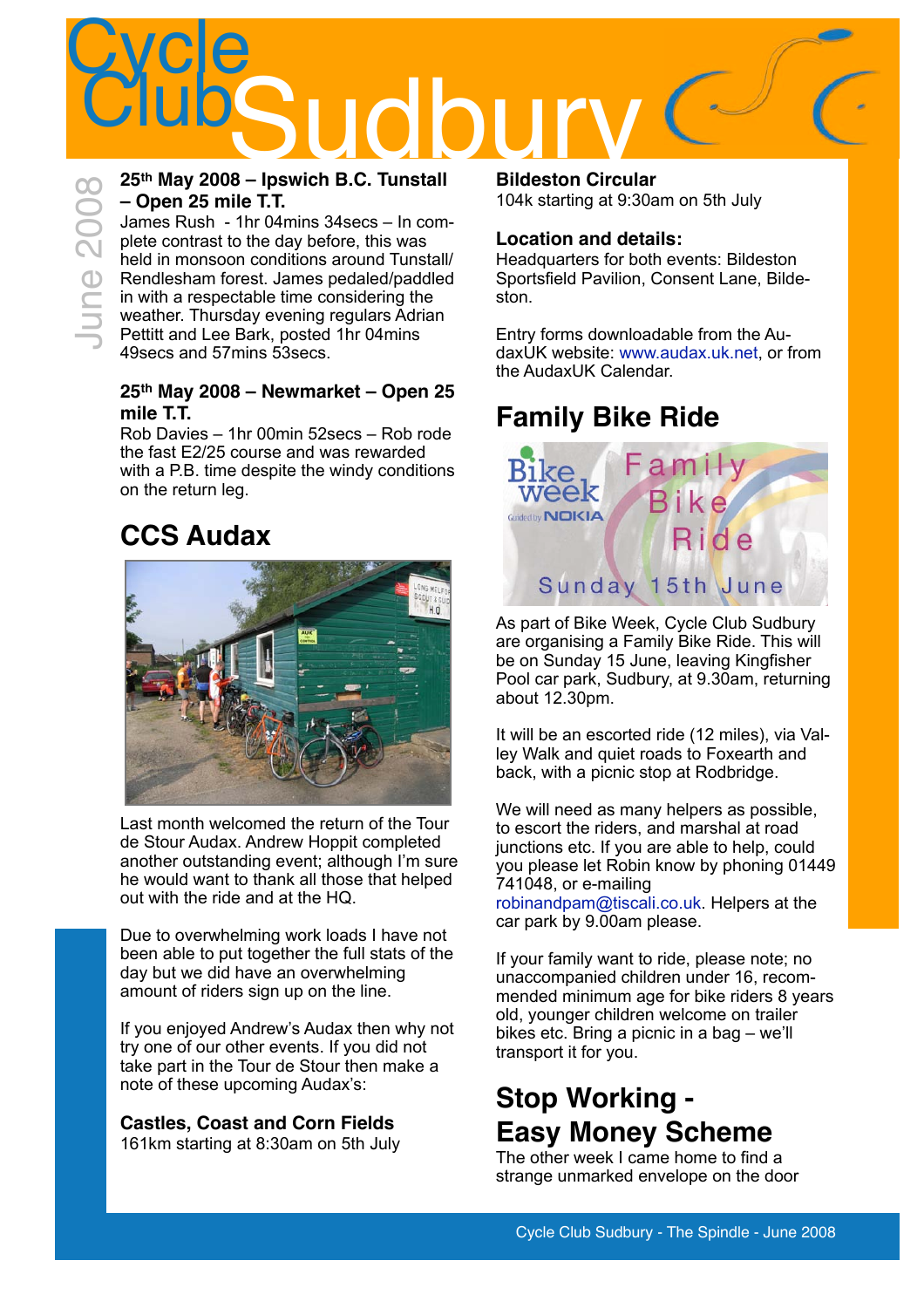## **Cycle** Clubs Clubs Clubs Clubs Club Clubs Clubs Clubs Clubs Clubs Clubs Clubs Clubs Club Club Club Club Club Club Club<br>
Subsequenclosed was a CD with instructions.

June 2008

step; enclosed was a CD with instructions. On the CD were some words and a couple of pictures, after reading the article I was half expecting the CD to vanish in a puff of smoke.

So please find enclosed the copy and help me work out who this CD belongs too:

*Pssst. Keep this to yourselves; we don*'*t want non club members hearing of this brainy little earner.*

*Maybe you have seen guess the weight of the cake competitions at village fetes. Well, how about, guess the weight of the bike?*

*Now I came across this little beauty whilst renovating bikes for St. Nicholas Hospice charity warehouse. I picked it up (metaphorically speaking) at the warehouse in a dreadful state and brought it home to the workshop to smarten it up so it could go on sale to provide funds for the hospice. What a titanic weight!*

*For a kids bike it looks OK but pity any child given it as a present. Can we imagine the proud (but bike ignorant) parents presenting the bike to their expectant offspring? Anywa, the parents can sleep easy in the certain knowledge that no mortal child could pedal the lump more than 20 metres from home. Well, that*'*s one way to keep the kids away from drink fuelled raves in bus shelters.*

*However, I thought I might seek advice from the bike magician of Bildeston. Into the shop I strolled confidently expecting Rob*'*s usual obsequious greeting ritual: "good day sir, how can I be of assistance to your good self." Oh no, what a chameleon change had come over him.*

*"Get that f\*\*king heap of sh\*t out of my shop before some CCS blokes come in." Then I heard the whistling sound of a razor sharp 53 tooth chainring spinning, discus-like at my retreating back. Oh dear, the ring missed me but caught Roger Rush on the way in. I did not recognise him at first because he was wearing a false beard, dark glasses and a* 

*hat. I never did find out if he was injured. Only later did I force the full story out of Geoff. Roger had come in disguise because Rob had made up the latest BMC super, all carbon time trial bike but disguised it as a Dawes horizon. The lengths that some members will go to achieve racing glory in the evening series!*



*Back to the kid*'*s bike. I put it onto my big weighing balance just to see how such a small bike could feel so heavy. Then I weighed my own lightweight for comparison.* 



*My not so new lightweight came up as 19 pounds. If you can guess the weight of the kid*'*s bike to within 100g I will donate £ 10 to the hospice. Put your suggestions into the next spindle with your name. If you can work out who I am I*'*ll donate an additional £ 10.*

Answers on a postcard, best send them through to me as I've no forwarding address!